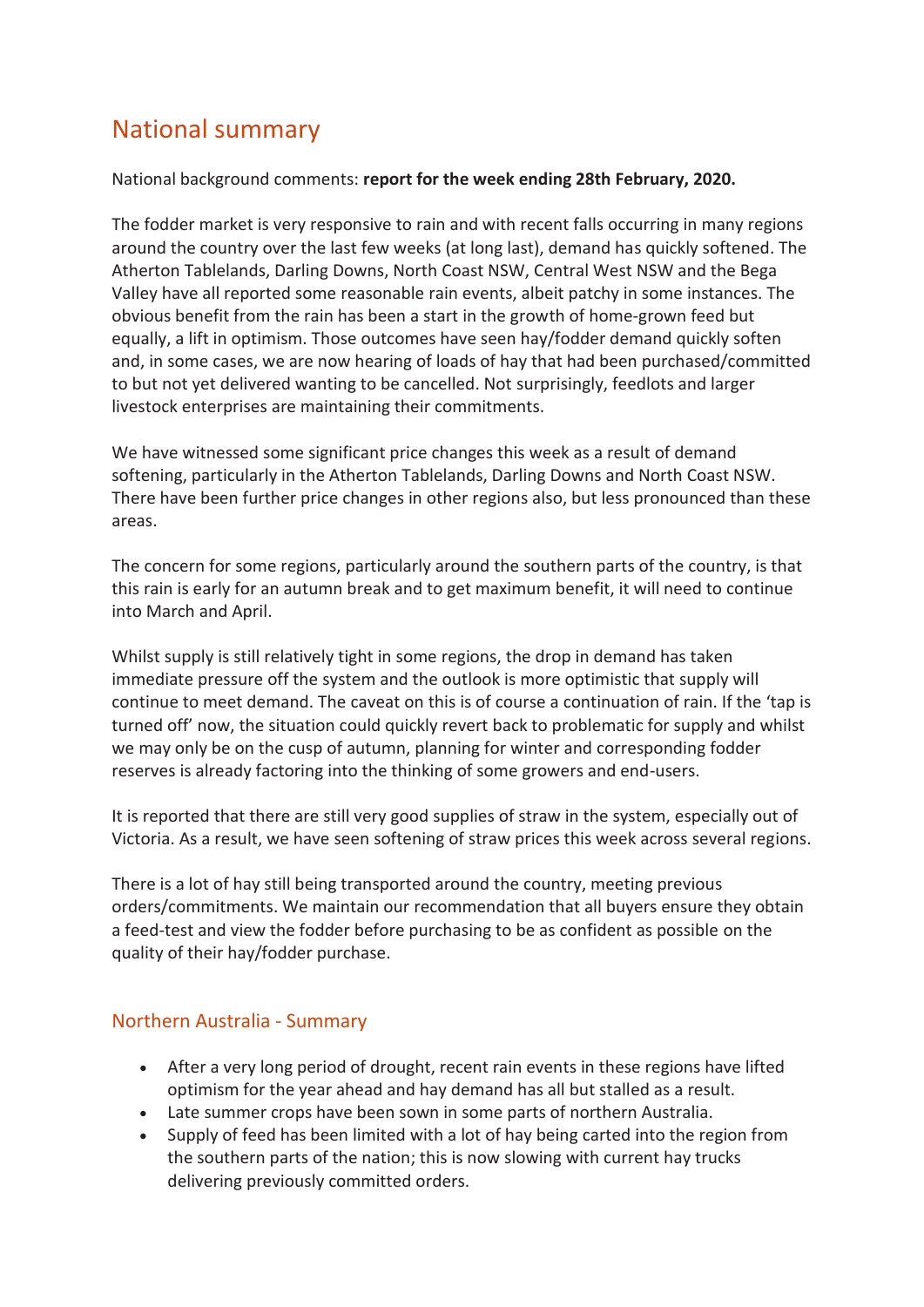- There are reports of orders now being cancelled (or attempting to be cancelled) due to the recent rains and the growth of home-grown feed now occurring.
- Local hay supplies have moved fast and there are limited supplies left; any further supply will need to be sourced from outside of the region.
- Fires have affected some pasture and feed supplies in some regions.
- The Government is offering special assistance grants to those affected by the bushfires. For more information and to apply, please visit https://www.raa.nsw.gov.au/disaster-assistance/special-disaster-grant-bushfires

### Southern Australia - Summary

- Last season's hay is limited in supply and there is limited carryover from previous years.
- There were a lot of frost damaged crops that were turned into hay this season.
- A lot of hay has been moving to the northern regions, but this is expected to slow now due to the rain.
- There is hay on the market that has been rained on in parts of southern Australia which has varying degrees of weather damage.
- Yields have been good for many in the south, however hay making conditions has been difficult this season due to inclement weather.
- Hay supplies have moved fast, and it is becoming increasingly difficult to source highgrade hay.
- Fires have affected some pasture and feed supplies in the region and various charities are still active in the market recurring fodder to donate to these affected regions.
- The NSW Government is offering special assistance grants to those affected by the NSW bushfires. For more information and to apply, please visit https://www.raa.nsw.gov.au/disaster-assistance/special-disaster-grant-bushfires
- The Victorian Government is offering support to those affected by the Gippsland bushfires. For more information on support available, and to apply, please visit http://agriculture.vic.gov.au/agriculture/emergencies/recovery/current-incidents

## Western Australia - Summary

- Domestic demand is steady in southwest Western Australia.
- New season hay and straw has moved fast and is limited in supply with most straw production now finished. A lot of hay in the state is now committed and becoming increasingly difficult to source.
- With limited carryover from previous seasons and poor yields across the state, securing long-term, reliable sources of feed may still be an issue.
- The export industry continues to dominate the WA market and is a solid indicator on pricing. Exporters continue to seek out quality hay and as a result, will set the price in the market for quality hay.
- Securing a good autumn break is still very much factoring in the minds of Western Australian growers, despite recent rains.